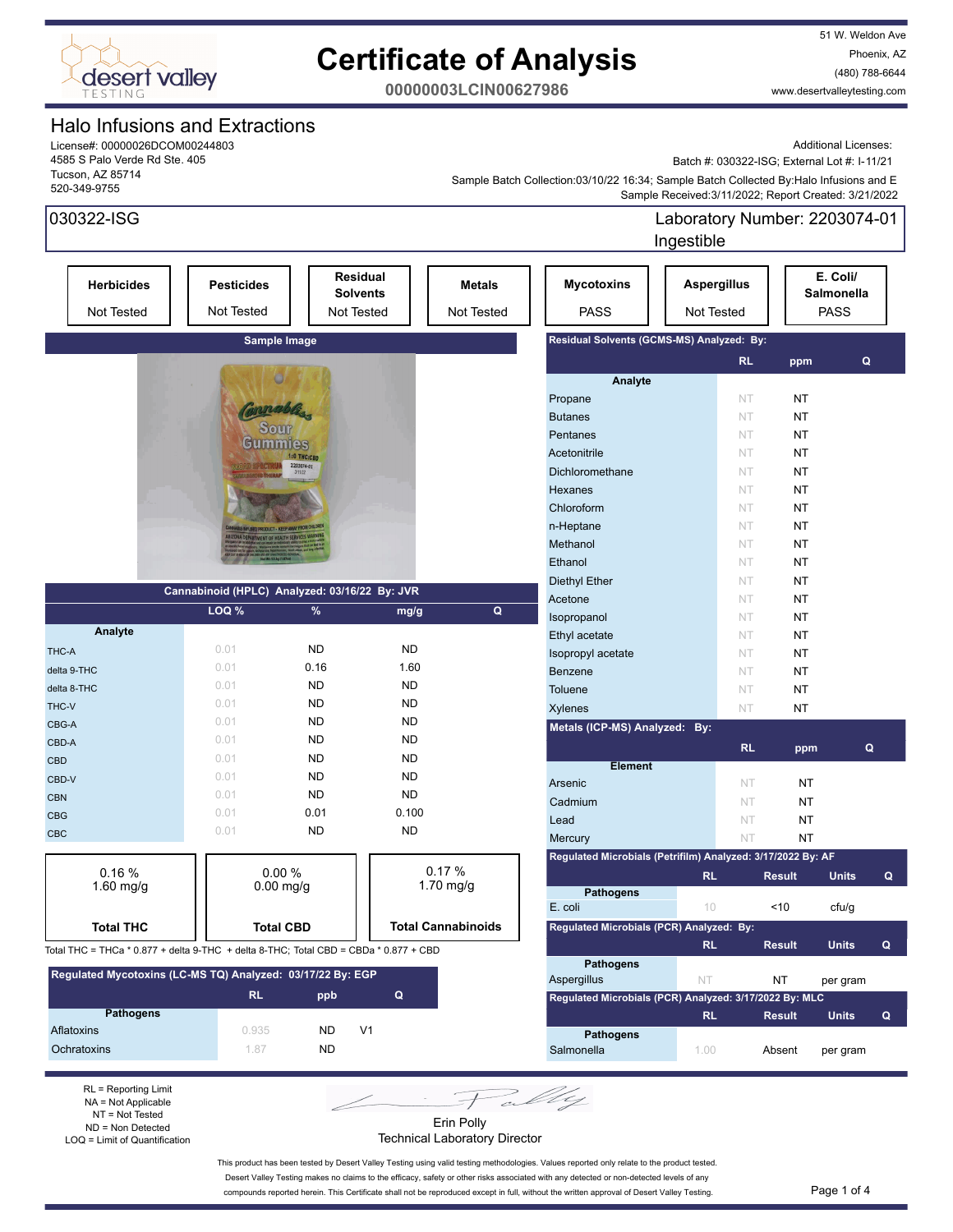

51 W. Weldon Ave Phoenix, AZ (480) 788-6644 www.desertvalleytesting.com

Additional Licenses:

**00000003LCIN00627986**

### Halo Infusions and Extractions

License#: 00000026DCOM00244803 4585 S Palo Verde Rd Ste. 405 Tucson, AZ 85714 520-349-9755

### 030322-ISG

Batch #: 030322-ISG; External Lot #: I-11/21

Laboratory Number: 2203074-01

 Sample Received:3/11/2022; Report Created: 3/21/2022 Sample Batch Collection:03/10/22 16:34; Sample Batch Collected By:Halo Infusions and E

### **Analyte Analyte RL ppm RL ppm Pesticides (LC-MS TQ) Analyzed: By: Q Q** Acephate NT NT NT Acequinocyl NT NT Acetamiprid NT NT NT Aldicarb NT NT NT Azoxystrobin NT NT NT Bifenthrin NT NT NT Boscalid NT NT NT Carbaryl NT NT NT Carbofuran NT NT NT Chlorpyrifos NT NT **Diazinon NT NT NT Dimethoate** NT NT Ethoprophos NT NT NT Etofenprox NT NT Etoxazole NT NT NT Fenoxycarb NT NT **Fenpyroximate E NT NT NT Flonicamid NT NT NT Fludioxonil NT NT NT Hexythiazox NT NT NT** Imazalil NT NT NT Imidacloprid NT NT Kresoxim-methyl NT NT NT Malathion NT NT NT **Metalaxyl NT NT NT Methiocarb** NT **NT Methomyl NT NT NT Myclobutanil NT NT NT Naled NT NT NT Oxamyl NT NT NT** Piperonyl butoxide NT NT **NT** Propiconazole NT NT Propoxure NT NT NT Spiromesifen NT NT Spirotetramat NT NT NT Spiroxamine NT NT Tebuconazole **NT NT Thiacloprid NT NT NT** Thiamethoxam NT NT NT Trifloxystrobin NT NT Abamectin NT NT **NT** Bifenazate NT NT Chlorantraniliprole NT NT NT Clofentezine NT NT Cyfluthrin NT NT NT Cypermethrin NT NT Daminozide NT NT NT DDVP (Dichlorvos) NT NT **Fipronil NT NT NT Paclobutrazol NT NT Permethrins NT NT NT Phosmet NT NT NT Prallethrin NT NT NT Pyrethrins NT NT NT** Pyridaben NT NT NT Spinosad NT NT Chlorfenapyr NT NT Ingestible

### **RL ppm Herbicides (LC-MS TQ) Analyzed: By: Q**

**Analyte** Pendimethalin NT NT NT

RL = Reporting Limit NA = Not Applicable NT = Not Tested ND = Non Detected LOQ = Limit of Quantification

Fally

Erin Polly Technical Laboratory Director

This product has been tested by Desert Valley Testing using valid testing methodologies. Values reported only relate to the product tested. Desert Valley Testing makes no claims to the efficacy, safety or other risks associated with any detected or non-detected levels of any compounds reported herein. This Certificate shall not be reproduced except in full, without the written approval of Desert Valley Testing. Page 2 of 4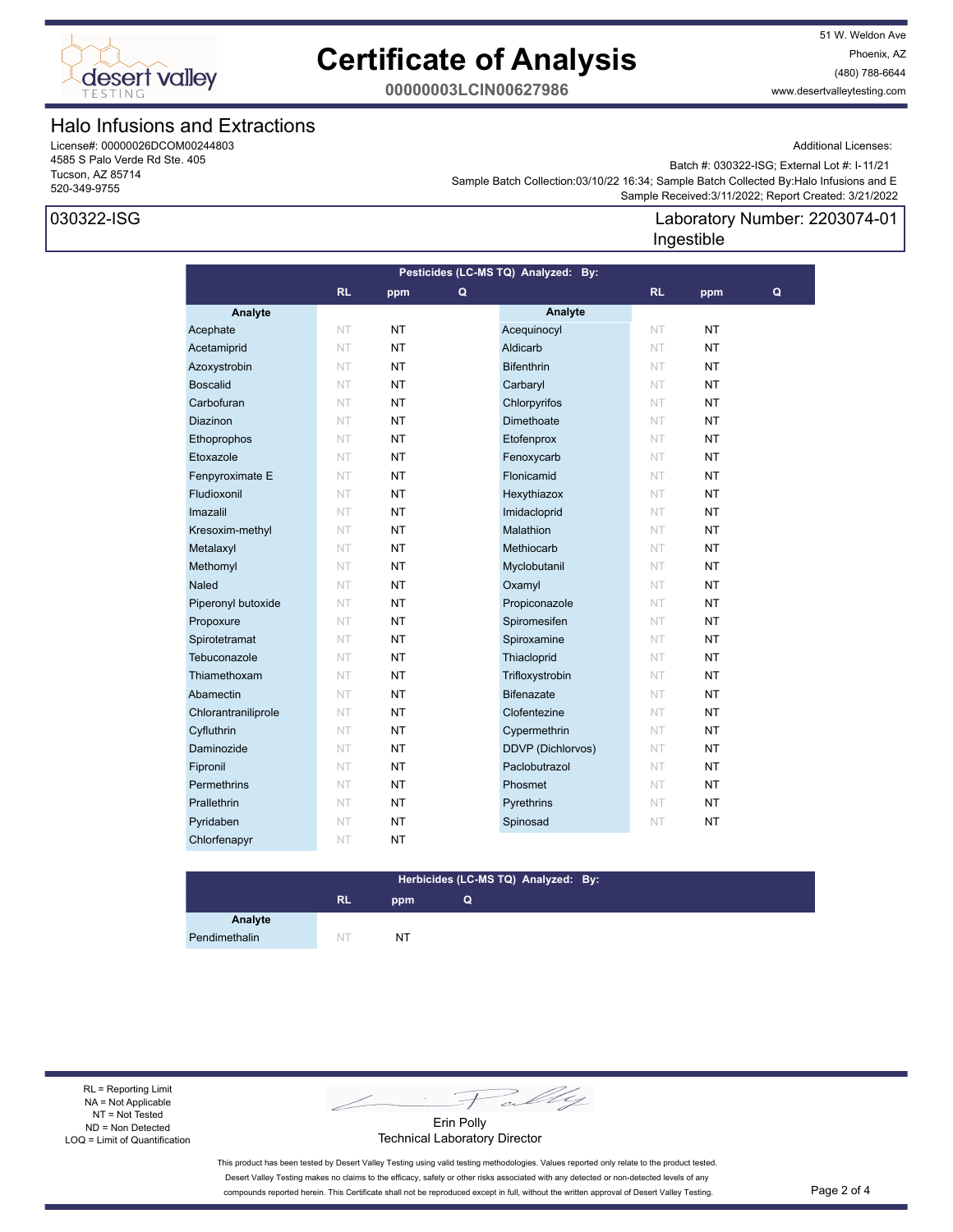

51 W. Weldon Ave Phoenix, AZ (480) 788-6644 www.desertvalleytesting.com

**00000003LCIN00627986**

### Halo Infusions and Extractions

License#: 00000026DCOM00244803 4585 S Palo Verde Rd Ste. 405 Tucson, AZ 85714

Additional Licenses:

Batch #: 030322-ISG; External Lot #: I-11/21

Laboratory Number: 2203074-01

Sample Batch Collection.co/ 10/22 10.34; Sample Batch Collection Systems and Collection Systems and E<br>Sample Received:3/11/2022; Report Created: 3/21/2022 Sample Batch Collection:03/10/22 16:34; Sample Batch Collected By:Halo Infusions and E

**Terpenes (GCMS-MS) Analyzed: By:** 

Ingestible

## 030322-ISG

| Non-Regulated Microbials (PetriFilms) Analyzed: By: |           |               |              |   |  |
|-----------------------------------------------------|-----------|---------------|--------------|---|--|
|                                                     | <b>RL</b> | <b>Result</b> | <b>Units</b> | Q |  |
| <b>Pathogens</b>                                    |           |               |              |   |  |
| <b>Total Coliform</b>                               | NT        | NT            | ctu/g        |   |  |
| Yeast                                               | NT        | NΤ            | cfu/q        |   |  |
| Mold                                                | NT        | NT            | ctu/g        |   |  |
| Aerobic Bacteria                                    | NT        | NΤ            | ctu/g        |   |  |
| Enterobacteria                                      | NT        | NT            | cfu/q        |   |  |
|                                                     |           |               |              |   |  |

| Water Activity (Moisture Reacter) Analyzed: By: |           |           |   |  |  |  |
|-------------------------------------------------|-----------|-----------|---|--|--|--|
|                                                 |           | <b>AW</b> | Q |  |  |  |
| Compound                                        |           |           |   |  |  |  |
| <b>Water Activity</b>                           |           | NT        |   |  |  |  |
| Moisture (Drying Oven) Analyzed: By:            |           |           |   |  |  |  |
|                                                 |           | $\%$      | Q |  |  |  |
| Compound                                        |           |           |   |  |  |  |
| <b>Percent Moisture</b>                         | <b>NT</b> | NT        |   |  |  |  |
| pH Test (HannHI11310) Analyzed: By:             |           |           |   |  |  |  |
|                                                 |           | <b>NA</b> | Q |  |  |  |
| Compound                                        |           |           |   |  |  |  |
| pH                                              |           | NT        |   |  |  |  |

| $\cdots$                    |           |               |   |  |  |
|-----------------------------|-----------|---------------|---|--|--|
|                             | mg/g      | $\frac{9}{6}$ | Q |  |  |
| Compound                    |           |               |   |  |  |
| alpha-Bisabolol             | <b>NT</b> | NT            |   |  |  |
| (-)-Borneol and (+)-Borneol | <b>NT</b> | <b>NT</b>     |   |  |  |
| Camphene                    | NT        | NΤ            |   |  |  |
| Camphor                     | <b>NT</b> | NT            |   |  |  |
| beta-Caryophyllene          | <b>NT</b> | NT            |   |  |  |
| trans-Caryophyllene         | NT        | NT            |   |  |  |
| Caryophyllene Oxide         | <b>NT</b> | NT            |   |  |  |
| alpha-Cedrene               | <b>NT</b> | NT            |   |  |  |
| Cedrol                      | ΝT        | NΤ            |   |  |  |
| Endo-fenchyl Alcohol        | <b>NT</b> | NT            |   |  |  |
| Eucalyptol                  | NT        | NT            |   |  |  |
| Fenchone                    | ΝT        | NΤ            |   |  |  |
| Geraniol                    | <b>NT</b> | NT            |   |  |  |
| Geranyl acetate             | <b>NT</b> | NT            |   |  |  |
| Guaiol                      | NT        | NΤ            |   |  |  |
| Hexahydrothymol             | <b>NT</b> | NT            |   |  |  |
| alpha-Humulene              | <b>NT</b> | NT            |   |  |  |
| <b>Isoborneol</b>           | <b>NT</b> | NΤ            |   |  |  |
| Isopulegol                  | NT        | NT            |   |  |  |
| Limonene                    | <b>NT</b> | NT            |   |  |  |
| Linalool                    | NT        | NT            |   |  |  |
| p-Mentha-1,5-diene          | NT        | NΤ            |   |  |  |
| beta-Myrcene                | <b>NT</b> | NT            |   |  |  |
| trans-Nerolidol             | NT        | NΤ            |   |  |  |
| Ocimene                     | NT        | NΤ            |   |  |  |
| alpha-Pinene                | <b>NT</b> | NT            |   |  |  |
| beta-Pinene                 | <b>NT</b> | NΤ            |   |  |  |
| Pulegone                    | NT        | NT            |   |  |  |
| Sabinene                    | <b>NT</b> | NT            |   |  |  |
| Sabinene Hydrate            | NT        | NΤ            |   |  |  |
| gamma-Terpinene             | NT        | NΤ            |   |  |  |
| alpha-Terpinene             | <b>NT</b> | NT            |   |  |  |
| 3-Carene                    | NT        | NΤ            |   |  |  |
| <b>Terpineol</b>            | NT        | NT            |   |  |  |
| Terpinolene                 | <b>NT</b> | NT            |   |  |  |
| Valencene                   | ΝT        | ΝT            |   |  |  |
| <b>Nerol</b>                | NT        | NΤ            |   |  |  |
| cis-Nerolidol               | NT        | NΤ            |   |  |  |
| <b>Total Terpenes</b>       | NT        | NT            |   |  |  |
|                             |           |               |   |  |  |

RL = Reporting Limit NA = Not Applicable NT = Not Tested ND = Non Detected LOQ = Limit of Quantification

Pally

Erin Polly Technical Laboratory Director

This product has been tested by Desert Valley Testing using valid testing methodologies. Values reported only relate to the product tested. Desert Valley Testing makes no claims to the efficacy, safety or other risks associated with any detected or non-detected levels of any compounds reported herein. This Certificate shall not be reproduced except in full, without the written approval of Desert Valley Testing. Page 3 of 4